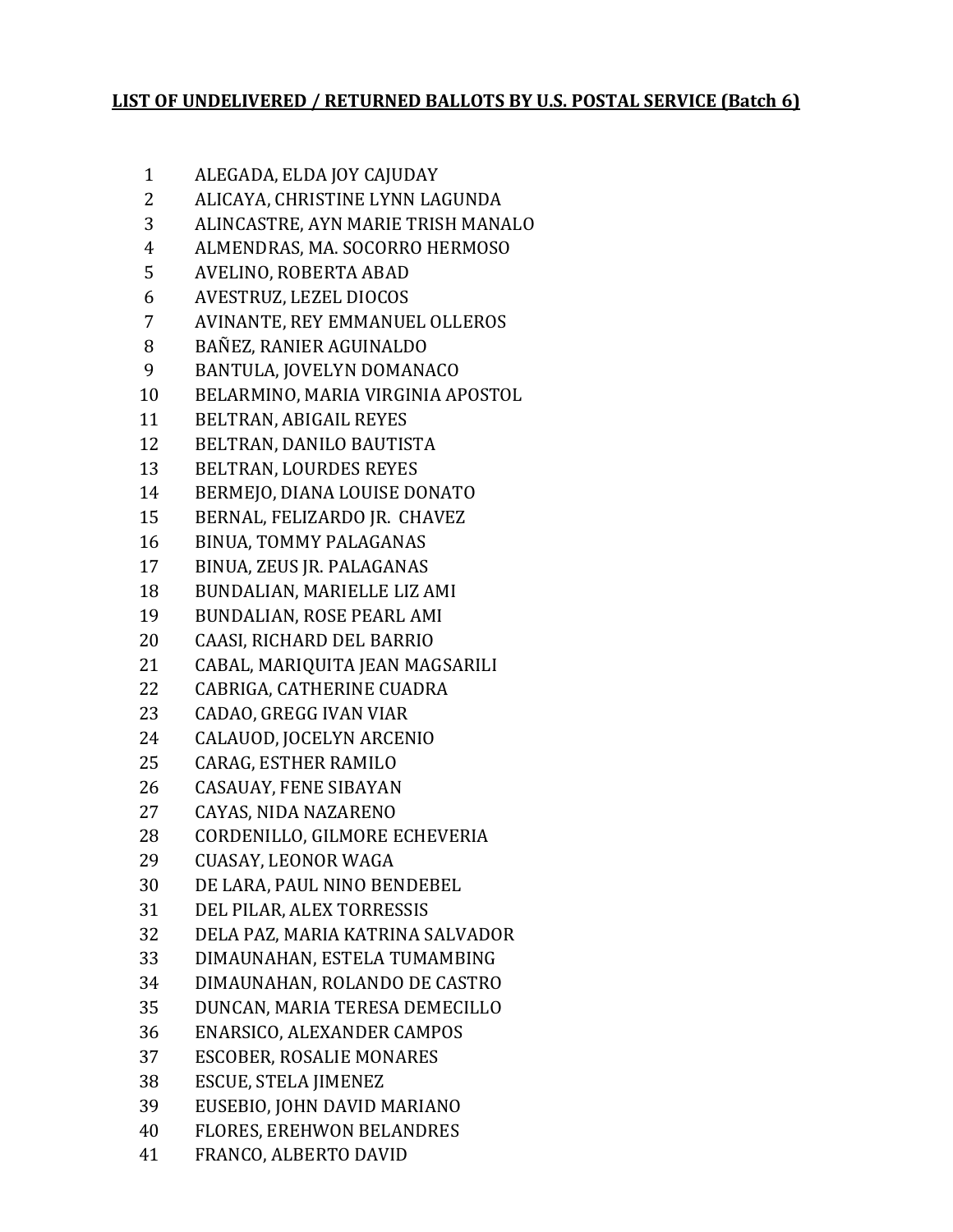FREDRICKSON, NARCISA TALON GAINES, YVONNIE SUPERAL GANDONG, CAROLINA CELOCIA GARCIA, DELIA REVILLA GERVACIO, REGINO CACATIAN GILBUENA, DANTE BRAVO HASKELL, MARLIE SAN JUAN HOLLOWAY, MEHETABEL DELECTOR ICAY, JASMIN YAP ISAAC, JUANITA TUSING JACOBE, LENE GRACE CANTORIA LACKEY, LEONOR GARCIANO LATOJA, MARILYN GABRIEL LAZARO, NESTOR BERNARDO LEDESMA, GERALD ACOSTA LIMBOC, FELOMENA HERNANDEZ LOZADA, GRACE MULLASGO MAGTANGOB, JOEL DE JESUS MANADERO, CONCHITA TORRES MANADERO, ERNESTO TORRES MANADERO, NELIA TORRES MANALOTO, ROBERTO VELASQUEZ MANGETE, JANNETE COLLADO MANSER, CAROLINA NAVARRE MANZANO, EDDIE TERO MANZANO, IRENE ARCIAGA MARAPAO, CHRISTOPHER EBUEN MARTINEZ, NEYVELINDA MEJIA MATALANG, WILLIAM MALODRIGO MONDOZA, BENJAMIN ROQUE NAVALES, REMO MARIO ALVIOR OSORIO, FERNANDO KATIPUNAN PAGUILA, MARLON CALAOAGAN PAHINAG, MARIA REGASPI PALANAS, JERSON MARABILES PAMMIT, MARIA OFELIA SALES PAULE, SENEN PAULE PECBOT, BYRON PAGUIA PECBOT, LORETA PAGUIA PENALOZA, SHELLY PENULIAR, PHILIP LOMONTAG PEREZ, RODOLFO CON-UI PINCA, LYNN TY PINEDA, RAUL JR CASTILLA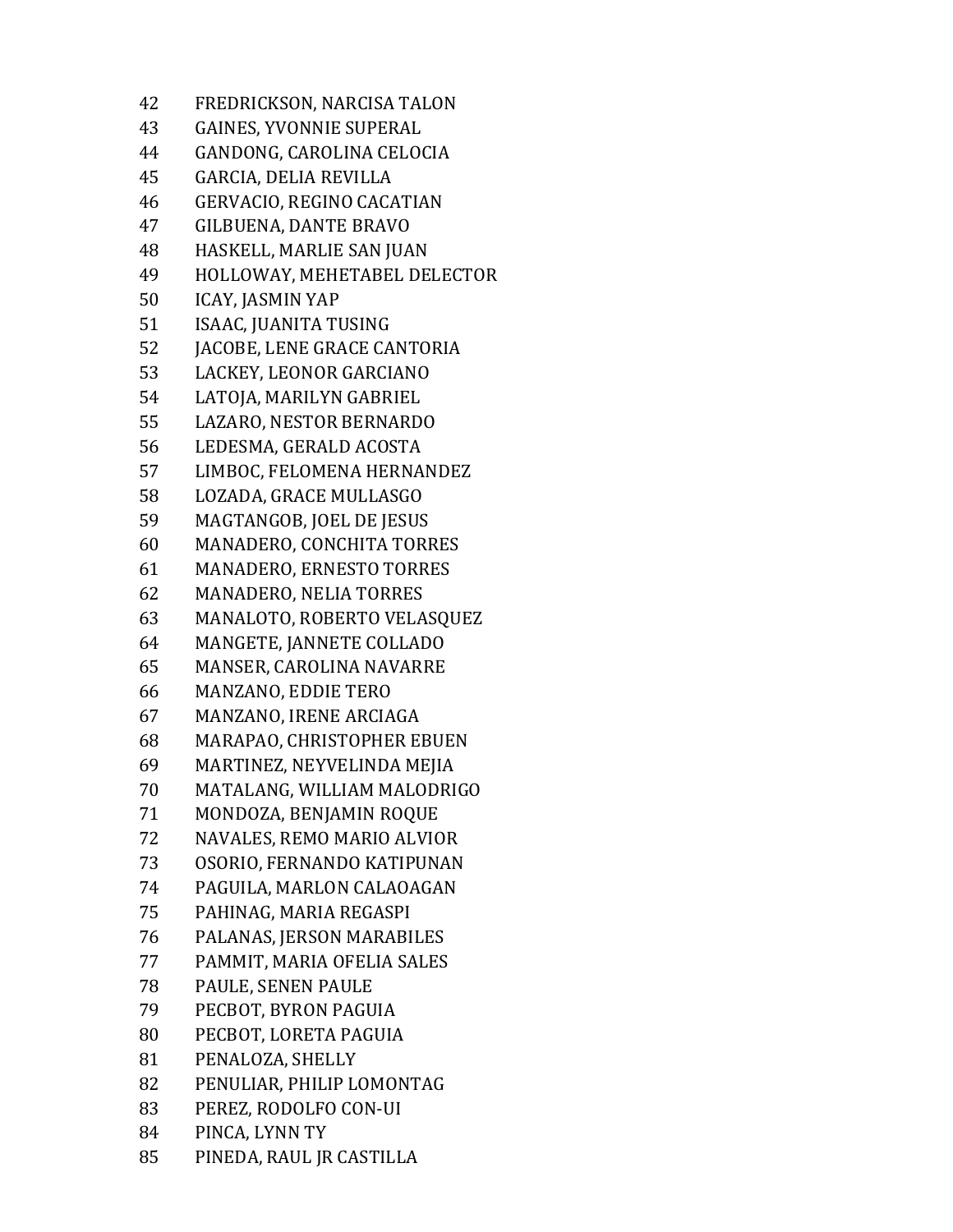| 86  | PUA, FRIZETTE DODSON                 |
|-----|--------------------------------------|
| 87  | PUGEDA, RENATO NAZARENO              |
| 88  | QUEJA, JACQUELINE EDA                |
| 89  | RAMIL, KATHELENE GEOLAGON            |
| 90  | REGALA, RUBEN TONGOL                 |
| 91  | REUS, IRENEO JR AMUL                 |
| 92  | REYSCH, MARIA THERESA BAUGAN         |
| 93  | RICO, AIZA GARCIA                    |
| 94  | RICO, ARIEL GARCIA                   |
| 95  | RICO, ELSON GARCIA                   |
| 96  | ROJAS, SIMON JR. YBAÑEZ              |
| 97  | ROMAN, ALLELUJAH VENZON              |
| 98  | ROSALES, JONEEM LACRA                |
| 99  | SABANDAL, JOHN MARTIN GABRIEL BERMEO |
| 100 | SABANDAL, JOSEPH BENEDICT BERMEO     |
| 101 | SADOY, ELISER GALAPIA                |
| 102 | SALAZAR, MARIA ASSUMPTA ESTER        |
| 103 | SAN MIGUEL, JOHN ALFREL DE VERA      |
| 104 | SANTIAGO, LUSIEL BULILAN             |
| 105 | SANTOMIN, MONETTE DORIA              |
| 106 | SANTOS, NELMA PATPU                  |
| 107 | SANTOS, RICALINDA CANLAS             |
| 108 | SWEET, CYNTHIA SINGH                 |
| 109 | TAAN, MARLON FERNANDO                |
| 110 | TAGARO, NEPTHALE VERGAS              |
| 111 | TALAVERA, ORLANDO AGUSTIN            |
| 112 | TAMBIS, ANTONIO BERNALTA             |
| 113 | TAN, MARYNETH ESPINO                 |
| 114 | TIO, JOVY CADALIG                    |
| 115 | TOCAO, ROBERT DUNGAN                 |
| 116 | TOMINES, JOVEN LOPEZ                 |
| 117 | TORRES, AGNES GUTIERREZ              |
| 118 | TOWLES, LOLITA CI-O                  |
| 119 | TUMALAD, RUFINA CARAIG               |
| 120 | TUZON, MARY ANN GUZMAN               |
| 121 | UCLARAY, BENJAMIN PALAS              |
| 122 | UGALE, MARICON TEÑOSO                |
| 123 | UJVARI, ARLENE REFULI                |
| 124 | USANA, CORAZON AQUINO                |
| 125 | VALERA, PATRICIO OLIVAR              |
| 126 | VALIENTE, GLENDA MENDOZA             |
| 127 | VICTORINO, CATHERINE DELOS SANTOS    |
| 128 | VILLAFLOR, CYNTHIA BAILE             |
| 129 | VILLAFLOR, JUSTOINIANO MAGALAD       |